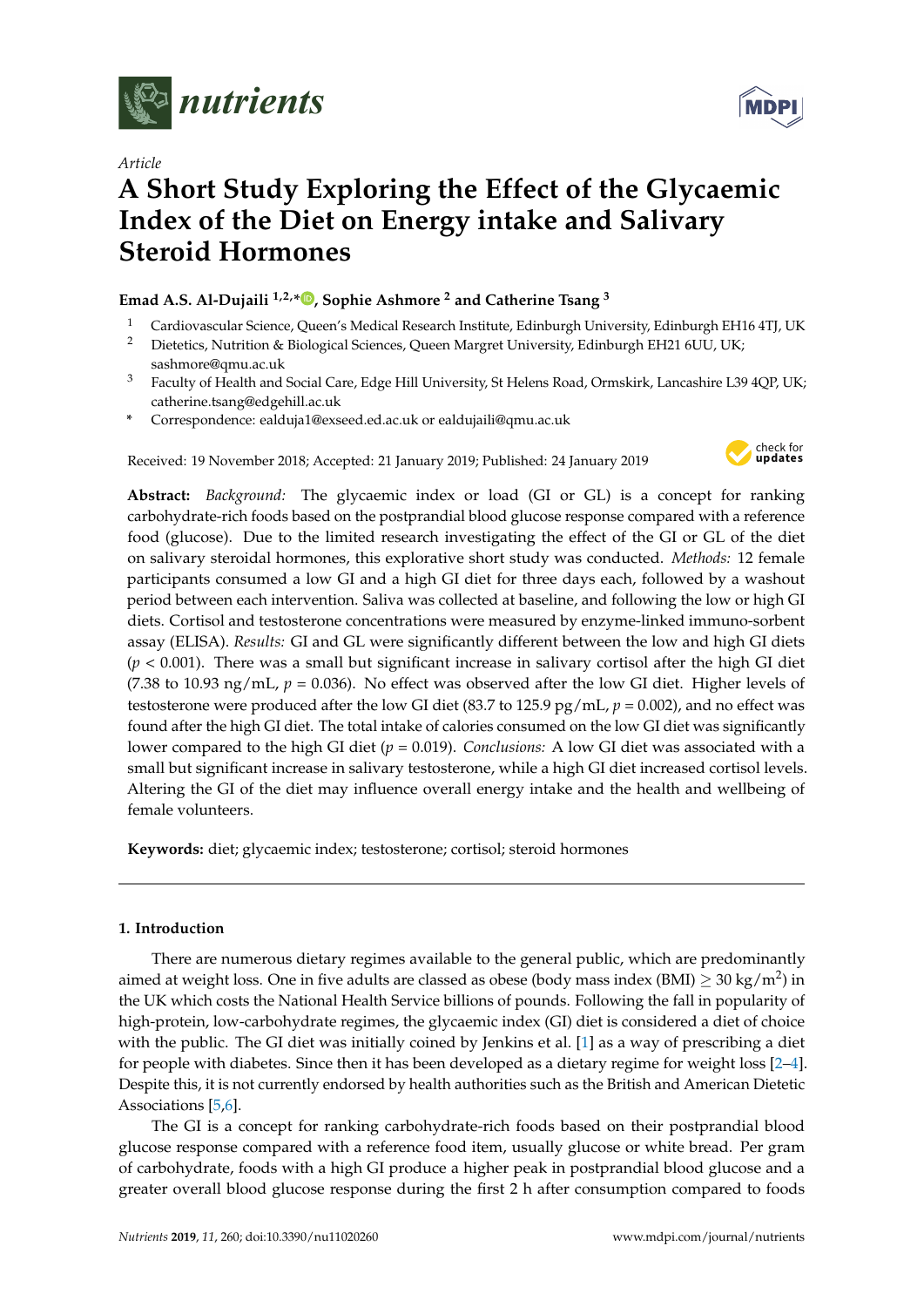with a low GI [\[7\]](#page-9-5). A food is said to be of low GI if it has a GI of less than 55, medium GI if it has a GI of 56–69, and a high GI if it is 70 or greater [\[8](#page-9-6)[,9\]](#page-9-7). The glycaemic load (GL) quantifies the overall glycaemic effect of a portion of food, rather than a 25g or 50g portion of carbohydrate, as with the GI. Much research of the GI of the diet has focused on improving blood glucose control in diabetes [\[10–](#page-9-8)[13\]](#page-9-9), weight reduction and obesity [\[4](#page-9-2)[,14–](#page-9-10)[21\]](#page-10-0), female reproduction and polycystic ovary syndrome [\[22](#page-10-1)[,23\]](#page-10-2), blood lipids and cardiovascular health [\[5,](#page-9-3)[17,](#page-10-3)[24–](#page-10-4)[26\]](#page-10-5), and its role in cancer risk [\[27–](#page-10-6)[29\]](#page-10-7). However, few studies have investigated its potential influence on steroidal hormones; cortisol and testosterone. Adrenal glucocorticoids (GC) are major modulators of multiple functions; including energy metabolism, stress responses, immunity, inflammation, cognitive function, mood, growth, reproduction and cardiovascular function [\[30\]](#page-10-8). Cortisol is the major naturally-circulating active GC secreted from the zona fasciculata, and its synthesis is primarily regulated by adrenocorticotropic hormone (ACTH) [\[31\]](#page-10-9). Cortisol exhibits a circadian rhythm; secretion is lowest in the evening and highest in the morning. Approximately 5–10% of circulating cortisol is free (biologically active), 75% is bound to corticosteroid-binding globulin (CBG), and 15% is bound to albumin. Cortisol has been extensively studied in relation to diabetes and insulin resistance [\[32\]](#page-10-10), obesity [\[33\]](#page-10-11), hypertension and cardiovascular disease (CVD) risk [\[34\]](#page-10-12), immunosuppression [\[35\]](#page-11-0), mood and wellbeing [\[36\]](#page-11-1) and acute illness [\[37\]](#page-11-2). Testosterone, an androgen, is found in much lower concentrations in women compared to men. In men, it is the primary male sex hormone and an anabolic steroid produced by the testicular Leydig cells [\[38\]](#page-11-3), however in women approximately two-thirds is the result of peripheral conversion of dehydroepiandrosterone (DHEA) and its sulphate to testosterone, with the remaining third being produced by the ovaries [\[39\]](#page-11-4). In both men and women, testosterone is involved in health and wellbeing, prevention of osteoporosis (men and postmenopausal women), and the ability to increase bone mineral density [\[40–](#page-11-5)[43\]](#page-11-6), increased libido [\[44\]](#page-11-7) and increased muscle mass and strength [\[45\]](#page-11-8). Testosterone may act as a physiological antagonist of the catabolic stress hormone, cortisol. It is also thought to modulate mood and depression, the development of obesity [\[46\]](#page-11-9) and breast cancer [\[47\]](#page-11-10). Normal serum concentrations of bioavailable testosterone in adult women are 66–791 pmole/L. Total serum testosterone in women range 0.347–1.873 nmole/L [\[48\]](#page-11-11).

This study aims to investigate the consequences of changing the GI of the diet on salivary steroid hormones levels; cortisol and testosterone.

#### **2. Materials and Methods**

#### *2.1. Participants*

Participants were recruited through an internal email moderator at Queen Margaret University, Edinburgh, United Kingdom. Twelve healthy females aged between 20–24 years volunteered to take part in the study. Eligibility criteria were: (a) female gender; (b) premenopausal and not taking contraceptive pill or hormone replacement therapy; (c) aged >20 years; (d) no acute illness in the previous month; and (e) not following a vegetarian, or any other medically prescribed diet. The study was approved by the research ethics committee at Queen Margaret University, Edinburgh, United Kingdom, code: 02020490/2012-GI/DNBS/QMU Ethical Committee. The study conformed to the guidelines set by the Declaration of Helsinki, and all participants provided written informed consent.

#### *2.2. Study Design*

The study followed a randomized controlled crossover design. All subjects followed a low GI and a high GI diet for three days each, separated by a washout period of three days. On days 1 and 2, participants completed diet diaries and also collected saliva samples on day 2 at 07.00hrs (before breakfast and before tooth brushing), at 09.00 hrs, 12.00 noon (before lunch) and 18.00 hrs (before dinner) to establish basal cortisol and testosterone values. On days 3–5, subjects consumed a low GI or high GI diet. Saliva was collected as above on day 5. On days 6–8, participants resumed their normal diet (washout period) to allow time for any changes in hormone concentrations to return to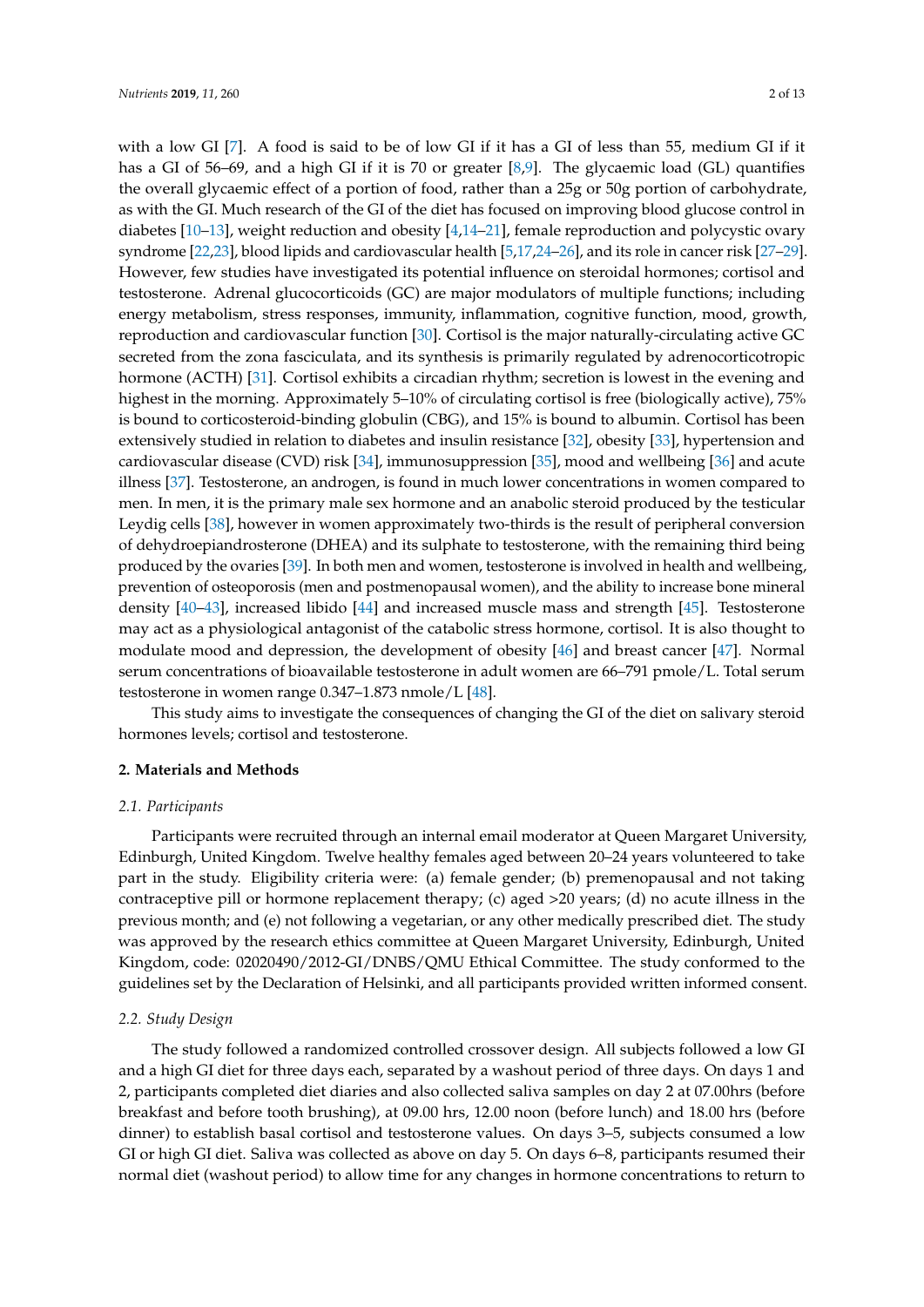basal. On day 8, saliva was collected as above to determine if hormone concentrations had returned to pre-intervention levels. On days 9–11, participants crossed over to the subsequent GI diet fulfilling the crossover design, and saliva samples were collected at the aforementioned times on day 11. Participants were provided with information regarding the types of foods suitable for each GI diet, and were encouraged to make food choices consistent at each stage.

#### *2.3. Saliva Samples*

Steroid hormones, testosterone and cortisol, were measured in saliva due to the ease and non-invasive nature, and undue stress with this form of collection. It also reflects the unbound, active concentration of steroid hormones [\[49\]](#page-11-12). Studies have also shown good correlations between serum and saliva levels. With a salivary specimen one is able to collect multiple samples from the same individual at the optimum times for diagnostic information. This is of particular value for steroid hormones because they exhibit circadian or monthly variations. Blood concentrations of steroid hormones are several folds higher than saliva levels and, therefore, caution should be taken to avoid the problems of contamination from bleeding gums [\[49,](#page-11-12)[50\]](#page-11-13). All saliva samples were collected by volunteers following written instructions on how to take the sample in the provided plastic tubes and store them in the fridge until their appointment when they were stored at −20 °C until processed.

#### *2.4. Dietary Intervention*

The diets were ad libitum leaving the choice for the volunteers to select the high GI or Low GI diet by themselves. A brief explanation of the GI was provided, but the complexities of the glycaemic load were not explained. For the purposes of this study a cut-off point defining low and high glycaemic index foods was not set, rather a list of foods were recommended to the subjects to give the greatest contrast, for example, potato crisps have a GI of 54 whereas corn chips have a GI of 72.

#### *2.5. Assessment of Dietary Intake*

Dietary intake was assessed using a three-day estimated food diary (basal: on 3 days prior to assessment). Food diaries were also completed during the high GI diet and the low GI diet using Win Diets Research software program (Version 2010, Robert Gordon University, Aberdeen, UK). Food portion sizes were determined using average or medium sizes (unless the subject specifically stated small or large) from published literature [\[51\]](#page-11-14). The GIs of food items were obtained from published tables [\[7\]](#page-9-5), and were assigned to either low GI or high GI by matching to the most similar product; the reference food for all GIs was glucose. Where more than one GI was associated with a food item, for example, white bread has been studied 6 times providing GIs of 69–71, the GI of the product from the United Kingdom was used if possible, otherwise an average of all GIs for that product was used. If a brand name was specified in the food diary, the GI for this brand was used if available. The GI of a mixed dish where individual components were unclear was determined by its major source of carbohydrate, for example pasta with a creamy sauce was assigned the GI of plain pasta. The GL of each diet was also calculated based on the values presented by Foster-Powell et al. [\[7\]](#page-9-5) according to the portion size of the food consumed [\[51\]](#page-11-14). The mean GI and GL of each diet was calculated and used for statistical analysis.

#### *2.6. Laboratory Analyses*

Saliva samples were processed, extracted and cortisol and testosterone were estimated by specific and sensitive enzyme-linked immuno-sorbent assays (ELISA), following the methods previously designed and published in our laboratory [\[50](#page-11-13)[,52](#page-11-15)[,53\]](#page-11-16). To reduce the effects of inter-assay variability, testosterone and cortisol saliva samples were assayed for each in duplicate in the same assay. The coefficients of intra- and inter-assay variation were 4.6–7.8% and 5.5–9.7% for testosterone ELISA respectively, and 3.8–7.2% and 4.8–10.4% for cortisol ELISA respectively. Minimum detection limit for testosterone and cortisol ELISAs were 2 pg/mL and 0.05 ng/mL, respectively.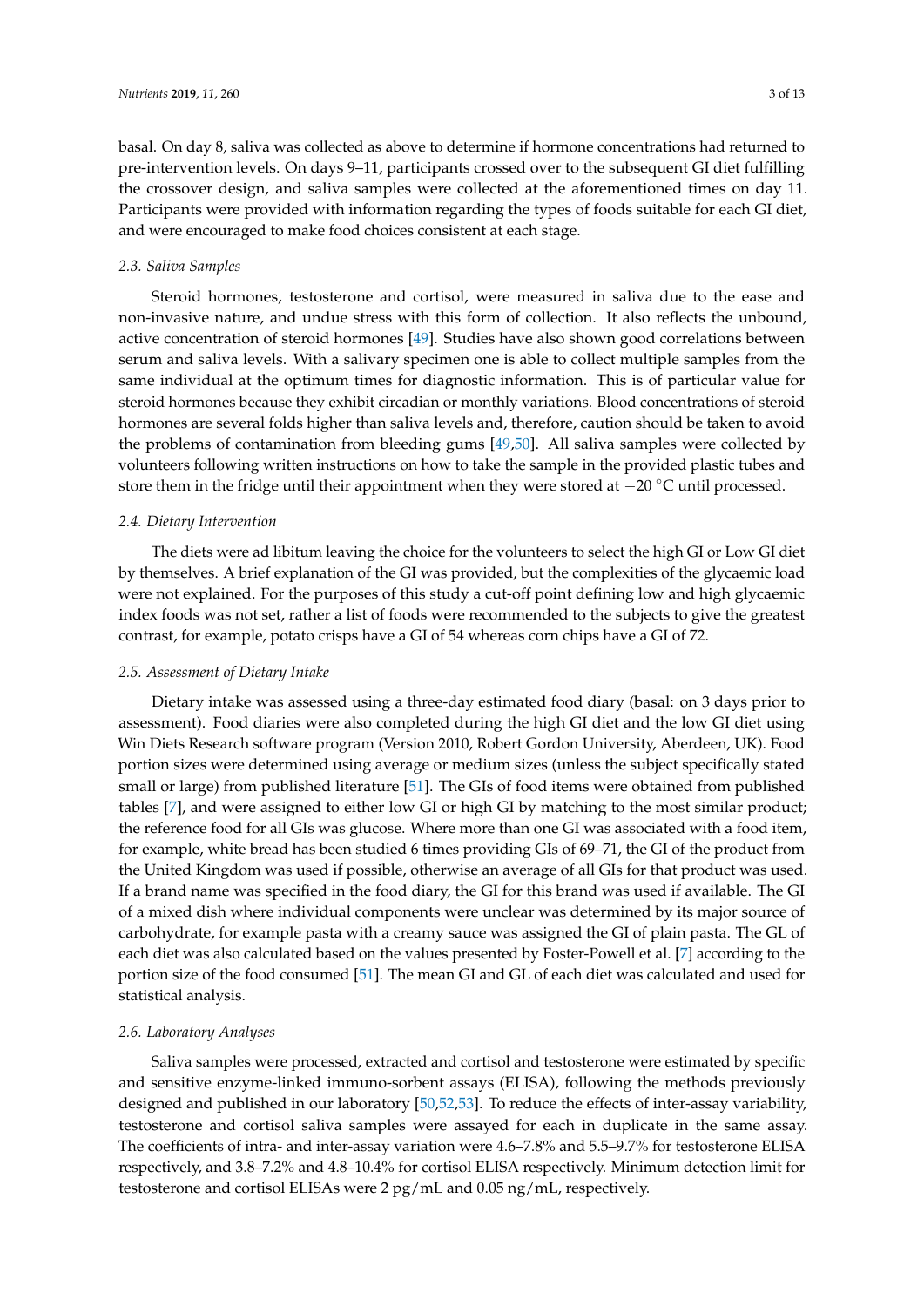#### *2.7. Compliance*

All participants completed the study and produced the full number of saliva samples requested. However, some volunteers provided samples up to 30 min outside the specified times. All saliva samples and diet diaries were included in statistical analysis.

#### *2.8. Statistical Analysis*

The mean values and standard deviations were calculated for testosterone and cortisol concentrations, and GI, GL and individual dietary components of each diet. Data was analysed using SPSS (Statistical Package for the Social Sciences, version 21, Chicago, IL, USA). To evaluate the variation between the three sets of data; basal, low GI and high GI, one way analysis of variance (ANOVA) was performed. Post hock comparisons using Bonferroni's method was used to see which groups were statistically different. Paired-wise, 2-tail *t*-tests were also used to detect statistical significance in testosterone and cortisol concentrations, and changes in GI, GL and dietary components. *p* value of ≤0.05 was considered to be significant. Graphs were constructed in Microsoft Excel for windows XP version (Reading, UK).

#### **3. Results**

#### *3.1. Participant Characteristics*

Participant characteristics at baseline (Mean  $\pm$  SD) are: Age was 21.1(0.9) years, BMI was 22.4(4.6) (kg/m<sup>2</sup>), alcohol intake was 3.2(2.4) units/week and exercise was 1.9(1.7) h/week. There were no significant differences between the above parameters at basal, low GI, washout or high GI diet.

#### *3.2. Concentrations of Testosterone and Cortisol*

Table [1](#page-3-0) shows basal, low GI, washout and high GI average salivary testosterone values per day. Testosterone concentrations in saliva increased significantly after the low GI diet (*p* = 0.002) compared to basal, and the difference between low GI and high GI testosterone concentration was significant (*p* = 0.009). There was no significant differences between basal and washout testosterone or basal and high GI testosterone concentrations. Figure [1](#page-4-0) shows that testosterone concentrations increased from 83.71 pg/mL at basal to 125.86 pg/mL on the low GI diet, then declined to 100.57 pg/mL and 82.57 pg/mL for washout and high GI diet, respectively.

<span id="page-3-0"></span>

| Average Testosterone/day | Mean $(pg/mL)$ | <b>Standard Deviation</b> | <i>v</i> Value |  |
|--------------------------|----------------|---------------------------|----------------|--|
| Basal                    | 83.71          | 34.93                     | 0.002          |  |
| Low GI                   | 125.86         | 39.71                     |                |  |
| Basal                    | 83.71          | 34.93                     | 0.339          |  |
| Washout period           | 100.57         | 28.32                     |                |  |
| Basal                    | 83.71          | 34.93                     | 0.896          |  |
| High GI                  | 82.57          | 20.8                      |                |  |
| Low GI                   | 125.86         | 39.71                     | 0.009          |  |
| High GI                  | 82.57          | 20.8                      |                |  |

|  |  | Table 1. Testosterone values at basal, low glycaemic index (GI), washout and high-GI diet. |
|--|--|--------------------------------------------------------------------------------------------|
|--|--|--------------------------------------------------------------------------------------------|

Table [2](#page-4-1) shows basal, low GI, washout and high GI average salivary cortisol values per day. Salivary cortisol concentrations after high GI diet showed a significant increase compared to basal cortisol levels ( $p = 0.036$ ). Differences between the low GI diet and basal or washout and basal were not significant. However, there was a significant difference between the low GI and high GI diet salivary cortisol (*p* = 0.012). Cortisol concentrations increased from 7.383 ng/mL at basal to 10.935 ng/mL on the high GI diet (Figure [2\)](#page-4-2).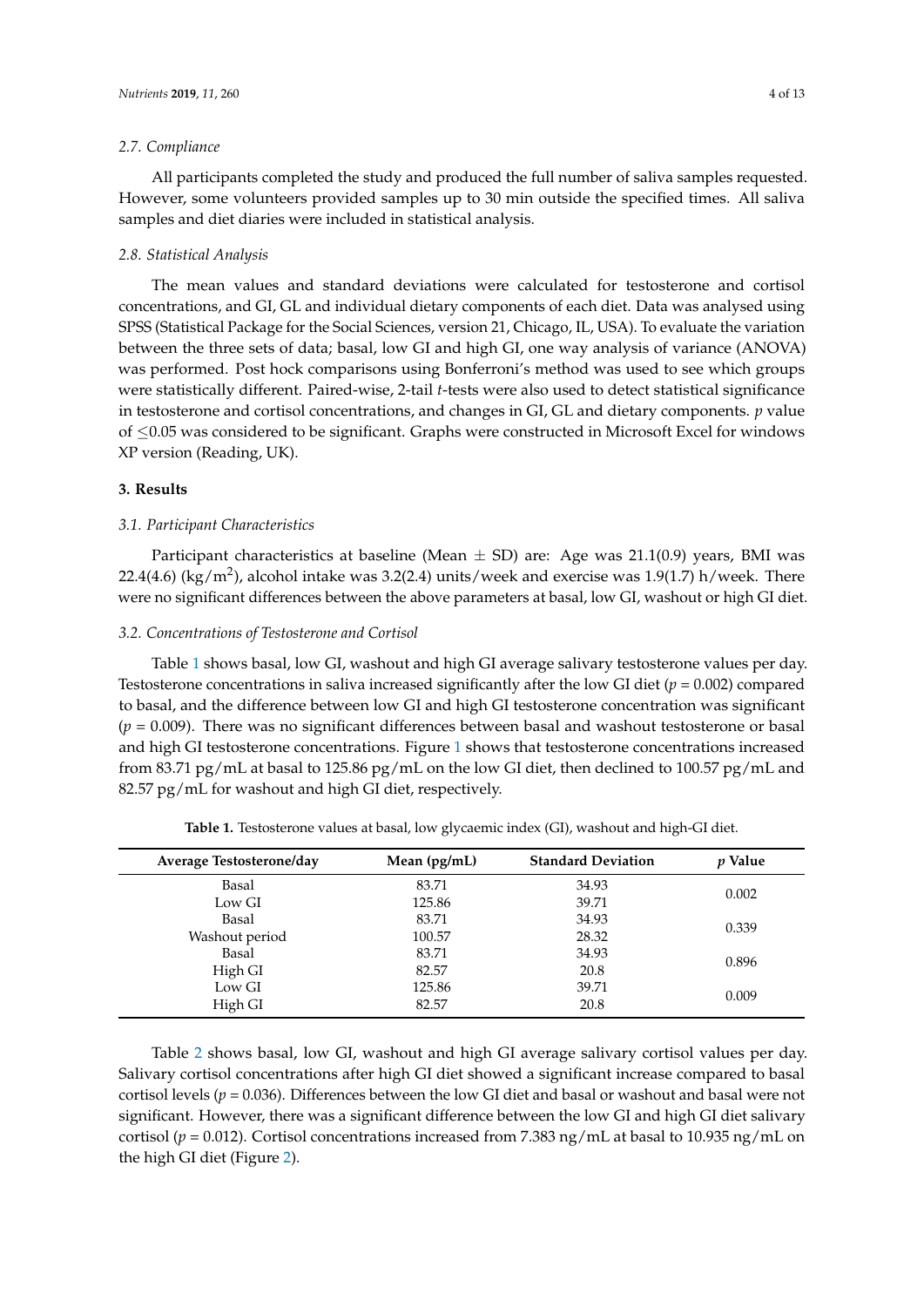<span id="page-4-0"></span>

**Figure 1.** Testosterone concentration for basal, after low-GI diet, washout period and high-GI diet.

<span id="page-4-1"></span>

| <b>Average Cortisol/day</b> | Mean (ng/mL) | <b>Standard Deviation</b> | <i>v</i> Value |  |
|-----------------------------|--------------|---------------------------|----------------|--|
| Basal                       | 7.383        | 3.588                     | 0.733          |  |
| Low GI                      | 7.065        | 3.036                     |                |  |
| Basal                       | 7.383        | 3.588                     | 0.876          |  |
| Washout period              | 7.518        | 3.248                     |                |  |
| Basal                       | 7.383        | 3.588                     | 0.036          |  |
| High GI                     | 10.935       | 4.337                     |                |  |
| Low GI                      | 7.065        | 3.036                     | 0.012          |  |
| High GI                     | 10.935       | 4.337                     |                |  |

**Table 2.** Cortisol values of basal, low GI, washout and high-GI cortisol.

# **Salivary Cortisol results (mean(sd))**

<span id="page-4-2"></span>

**Figure 2.** Cortisol concentration for basal, after low-GI diet, washout period and high-GI diet.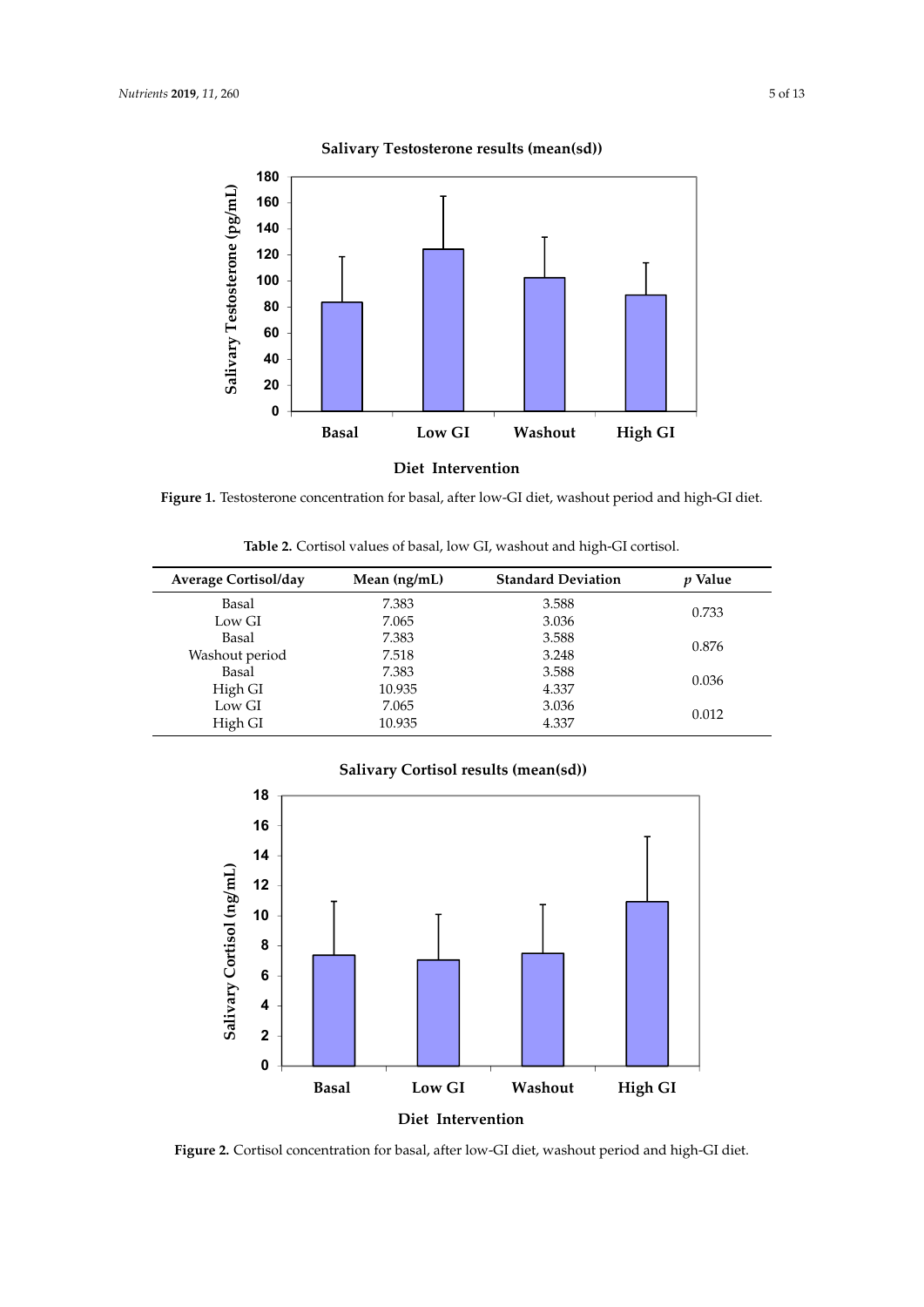Table [3](#page-6-0) shows the individual components of the diet of the basal, low-GI and high-GI diets. The GI of the low-GI diet was significantly lower compared to the high-GI diet (*p* < 0.001) and basal (*p* = 0.003), and the GI of the high-GI diet was significantly higher compared to basal ( $p = 0.022$ ). The GL of the low-GI diet was significantly lower compared to the high-GI diet (*p* < 0.001) and basal (*p* = 0.001), and the GL of the high-GI diet was significantly higher compared to basal  $(p = 0.021)$ .

| <b>Dietary Component</b>               | Variables Compared                                           | Mean           | <b>Standard Deviation</b> | $p$ Value |
|----------------------------------------|--------------------------------------------------------------|----------------|---------------------------|-----------|
| Energy intake<br>(kcal/day)            | Basal energy intake<br>low-GI energy intake                  | 1925<br>1509   | 297.88<br>258.14          | 0.019     |
|                                        | Basal energy intake<br>high-GI energy intake                 | 1925<br>1841   | 297.88<br>222.11          | 0.492     |
|                                        | Low-GI energy intake<br>high-GI energy intake                | 1509<br>1841   | 258.15<br>222.11          | 0.022     |
|                                        | Basal fat intake<br>low-GI fat intake                        | 63.6<br>55.9   | 23.48<br>13.29            | 0.432     |
| Fat intake (g/day)                     | Basal fat intake<br>high-GI fat intake                       | 63.6<br>63.9   | 23.48<br>10.11            | 0.974     |
|                                        | Low-GI fat intake<br>high-GI fat intake                      | 55.9<br>63.9   | 13.29<br>10.11            | 0.172     |
| % energy from fat                      | Basal percent energy<br>low-GI percent energy from fat       | 30<br>33       | 7.15<br>3.02              | 0.258     |
|                                        | Basal percent energy<br>high-GI percent energy from fat      | 30<br>31       | 7.15<br>2.86              | 0.607     |
|                                        | Low-GI percent energy<br>high-GI percent energy from fat     | 33<br>31       | 3.02<br>2.86              | 0.148     |
|                                        | Basal protein intake<br>low-GI protein intake                | 58.5<br>64.1   | 15.85<br>9.09             | 0.467     |
| Protein intake $(g/day)$               | Basal protein intake<br>high-GI protein intake               | 58.5<br>63.5   | 15.85<br>7.51             | 0.564     |
|                                        | Low-GI protein intake<br>high-GI protein intake              | 64.1<br>63.5   | 9.09<br>7.51              | 0.869     |
| Percent energy from                    | Basal percent energy<br>low-GI percent energy from protein   | 13<br>17       | 1.50<br>2.12              | 0.005     |
| protein                                | Basal percent energy<br>high-GI percent energy from protein  | 13<br>14       | 1.58<br>2.58              | 0.275     |
|                                        | Low-GI percent energy<br>high-GI percent energy from protein | 17<br>14       | 2.18<br>2.58              | 0.010     |
| Carbohydrate intake<br>(g/day)         | Basal carbohydrate intake<br>low-GI carbohydrate intake      | 278.8<br>197.8 | 40.00<br>33.46            | 0.002     |
|                                        | Basal carbohydrate intake<br>high-GI carbohydrate intake     | 278.8<br>267.2 | 40.04<br>43.55            | 0.322     |
|                                        | Low-GI carbohydrate intake<br>high-GI carbohydrate intake    | 197.8<br>267.2 | 33.47<br>43.55            | 0.004     |
| Percentage energy<br>from carbohydrate | Basal % energy<br>low-GI % energy from carbohydrate          | 56<br>49       | 8.83<br>3.33              | 0.026     |
|                                        | Basal % energy<br>high-GI % energy from carbohydrate         | 56<br>54       | 8.83<br>4.07              | 0.420     |
|                                        | Low-GI % energy<br>high-GI % energy from carbohydrate        | 49<br>54       | 3.33<br>4.07              | 0.015     |

**Table 3.** Dietary components on basal, low-GI and high-GI diets.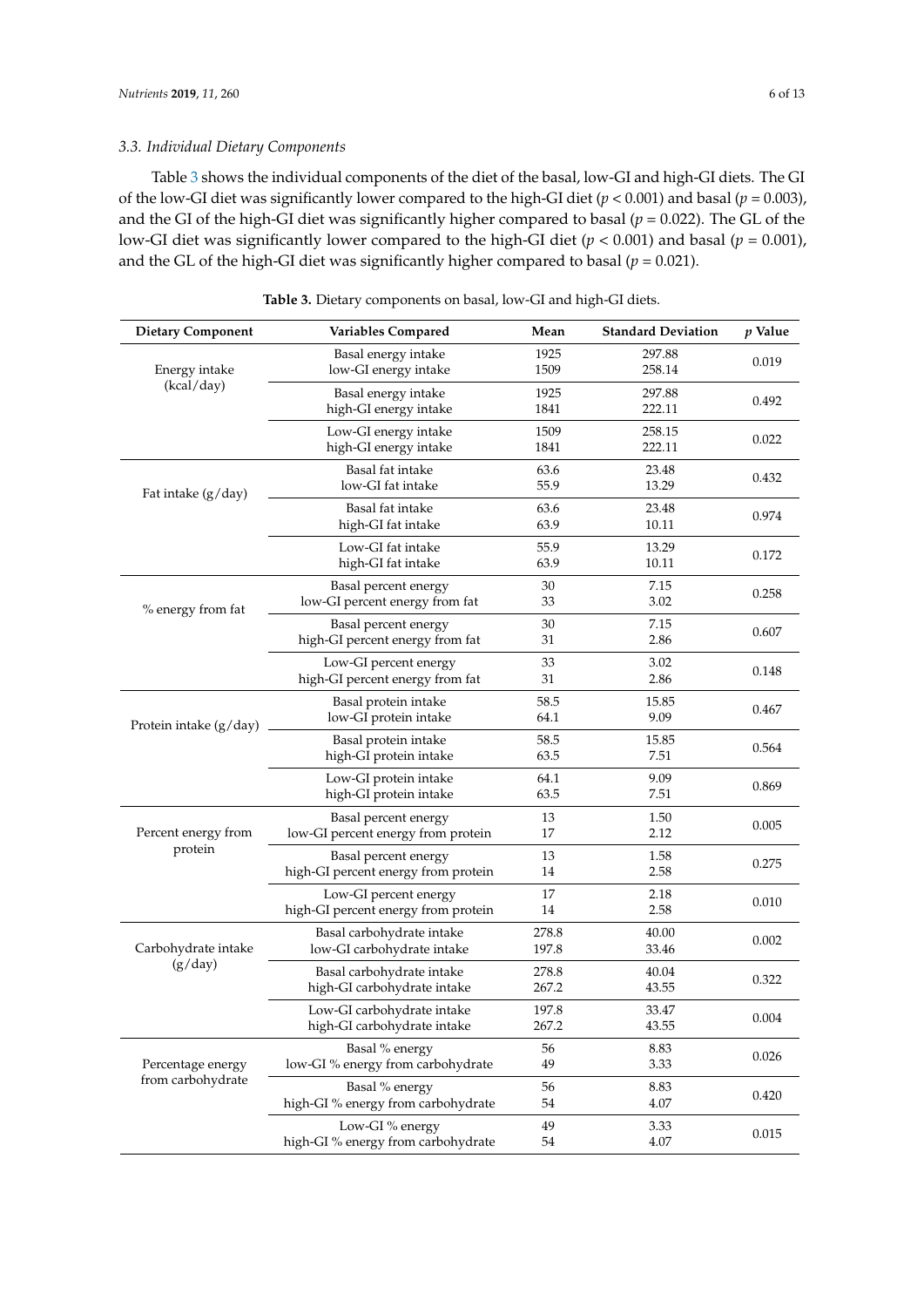<span id="page-6-0"></span>

| <b>Dietary Component</b> | Variables Compared    | Mean  | <b>Standard Deviation</b> | p Value |
|--------------------------|-----------------------|-------|---------------------------|---------|
|                          | Basal starch intake   | 157.6 | 28.53                     |         |
| Starch intake (g/day)    | low-GI starch intake  | 117.9 | 16.47                     | 0.008   |
|                          | Basal starch intake   | 157.6 | 28.53                     |         |
|                          | high-GI starch intake | 147.8 | 21.12                     | 0.278   |
|                          | Low-GI starch intake  | 117.9 | 16.47                     | 0.004   |
|                          | high-GI starch intake | 147.8 | 21.12                     |         |
|                          | Basal sugar intake    | 113.8 | 21.03                     |         |
| Sugar intake $(g/day)$   | low-GI sugar intake   | 78.9  | 21.45                     | 0.006   |
|                          | Basal sugar intake    | 113.8 | 21.03                     |         |
|                          | high-GI sugar intake  | 114.1 | 29.29                     | 0.957   |
|                          | Low-GI sugar intake   | 78.9  | 21.45                     |         |
|                          | high-GI sugar intake  | 114.1 | 29.29                     | 0.012   |
|                          | Basal fibre intake    | 12.9  | 3.14                      | 0.015   |
| Fibre intake (g/day)     | low-GI fibre intake   | 10.3  | 1.55                      |         |
|                          | Basal fibre intake    | 12.9  | 3.14                      | 0.018   |
|                          | high-GI fibre intake  | 9.1   | 1.90                      |         |
|                          | Low-GI fibre intake   | 10.3  | 1.55                      | 0.206   |
|                          | high-GI fibre intake  | 9.1   | 1.90                      |         |
|                          | <b>Basal GI</b>       | 51    | 4.56                      | 0.003   |
| Glycaemic Index (GI)     | low-GI GI             | 42    | 2.43                      |         |
|                          | <b>Basal GI</b>       | 51    | 4.56                      | 0.022   |
|                          | high-GI GI            | 59    | 3.07                      |         |
|                          | Low-GI GI             | 42    | 2.43                      |         |
|                          | high-GI GI            | 59    | 3.07                      | < 0.001 |
|                          | <b>Basal GL</b>       | 133   | 18.65                     |         |
| Glycaemic load (GL)      | low-GI GL             | 72    | 14.78                     | 0.001   |
|                          |                       |       |                           |         |

**Table 3.** *Cont.*

Energy intake was significantly reduced on the low-GI diet compared to the high-GI diet (*p* = 0.022). There were no significant differences between the amount or percentage of energy supplied from fat, nor the amount of protein consumed. However a significantly higher proportion of energy came from protein on the low-GI diet ( $p = 0.01$ ) compared to the high-GI diet. Significantly less carbohydrate was consumed on the low-GI diet compared to basal-GI diet  $(p = 0.002)$ , and a significantly higher proportion of energy came from carbohydrate in the high-GI diet compared to low GI ( $p = 0.004$ ). There was a significantly higher intake of starch and sugar on the high-GI diet compared to the low-GI diet  $(p = 0.004$  and  $p = 0.012$ , respectively). There was no difference between the amount of sugar consumed at basal and on the high-GI diet. There was no significant differences in fibre content between the lowand high-GI diets; however there was a significantly lower fibre intake in the low-GI diet and high-GI diet compared to basal ( $p = 0.015$  and  $p = 0.018$ , respectively).

133 149

72 149 18.65

14.78

 $^{10.03}_{21.25}$  0.021

 $21.25$  <0.001

Basal GL high-GI GL

Low-GI GL high-GI GL

#### **4. Discussion**

#### *4.1. Dietary Recommendations*

The low- and high-GI diet provided, respectively, 33% and 31% energy from fat, 17% and 14% energy from protein and 49% and 54% energy from carbohydrate. Both the low- and high-GI diets complied with the recommendations set by Scientific Advisory Committee on Nutrition—GOV.UK (SACN) Dietary Reference Values for Energy and carbohydrate (2011, 2015). A significantly lower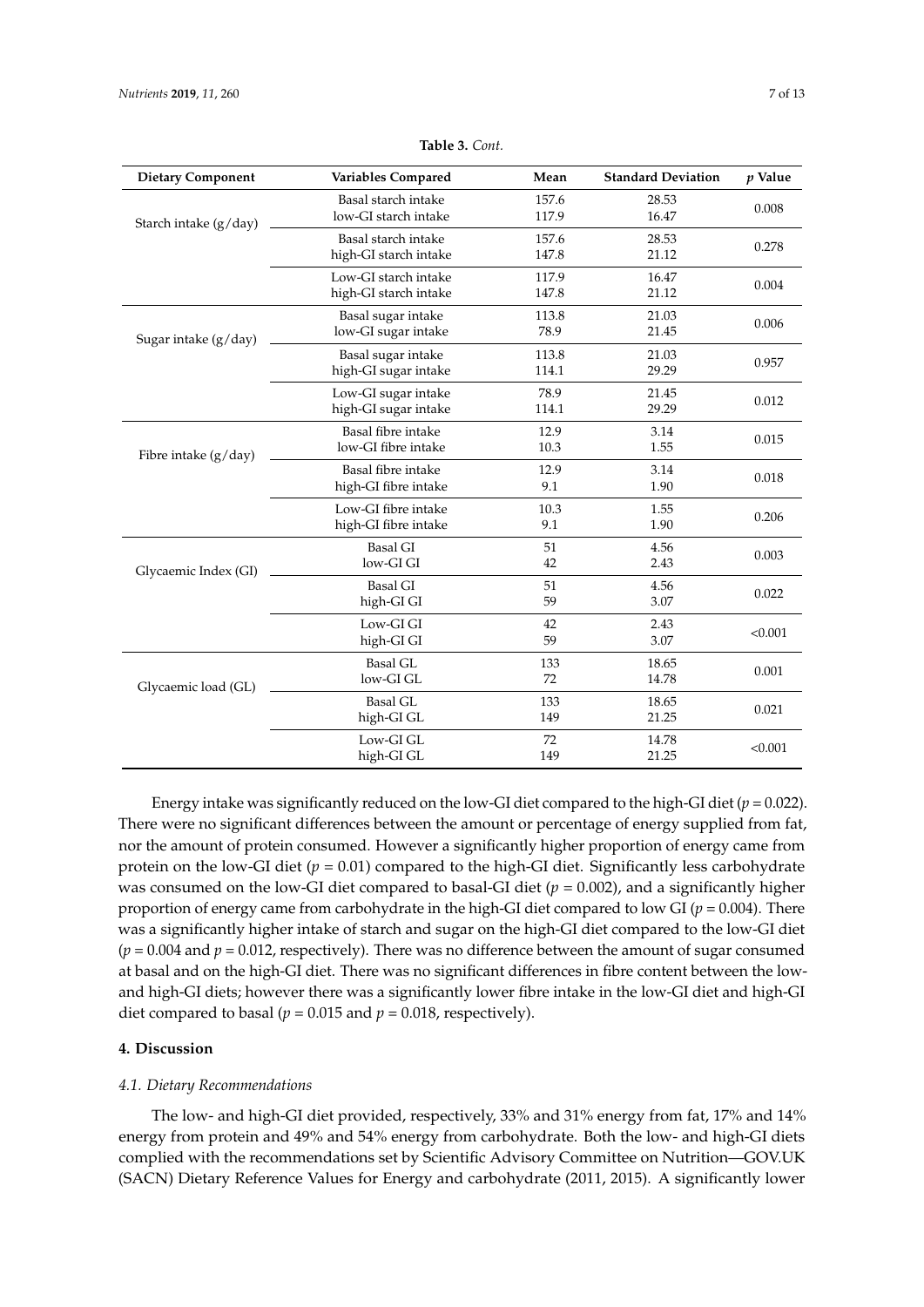energy intake was seen on the low-GI diet compared to the basal and high-GI diet. No advice was given to subjects about decreasing their energy intake and appeared to occur as a consequence of the low-GI diet, suggesting its potential for use as a weight control diet. The decreased energy intake could be due to the low-GI diet which is bulkier and more satiating than the basal diet, or the slower release of glucose into the blood stream with low-GI foods, resulting in smaller peaks in insulin release making the person to feel fuller for longer periods. Ajala et al. [\[12\]](#page-9-11) reported that reducing blood glucose concentrations, induced weight loss, improved the lipid profile, and that low-GI and Mediterranean diets reduced cardiovascular risk in people with type 2 diabetes as evidenced by greater improvement in glycaemic control (glycated hemoglobin reductions). Schwingshackl and Hoffmann [\[16\]](#page-10-13) provided evidence for beneficial effects of long-term interventions with a low-GI/GL diet in respect to fasting insulin and pro-inflammatory markers. Absolute fat intake did not change between diets, however a slightly higher percentage of energy came from fat on the low-GI diet and if the low-GI diet was to be used as a weight loss diet, the types of fat consumed have to carefully chosen. However, there is now evidence that people should avoid trans-fats which is more susceptible for oxidation. Subjects on low-GI diet days consumed less carbohydrate and more protein, and thus lower percentage energy from carbohydrate. There was no significant difference in carbohydrate intake or percentage energy between the basal- and high-GI diet, which indicates that the subjects basal diet is high in carbohydrate.

The GI of the two diets was significantly different. The low-GI diet had an average GI of 42 (well within the low-GI category of <55), which was raised to 59 on the high-GI diet, however this is at the lower end of the medium GI category (GI = 56–69). This small, but significant, rise in GI is probably due to the large amounts of fruits and vegetables consumed on the high-GI diet, thus lowering the average, despite the conscious efforts of the subjects to choose a high-GI diet. Subjects were not advised to limit their intake of fruits and vegetables as this has implications on health, however in hindsight this should have been recommended. Although subjects were not given information regarding the GL, this was significantly decreased on the low-GI diet compared to the high-GI diet, indicating that the portion sizes of carbohydrate-rich foods decreased, or that carbohydrate containing foods were simply cut down. We demonstrated that there was no significant difference in the fibre intake between the low-GI and high-GI diets, however increased dietary fiber intake was associated with better glycemic control and improved CVD risk factors including chronic kidney disease suffering from type 2 diabetes [\[54\]](#page-11-17).

#### *4.2. Testosterone*

Because of the often extremely low levels of testosterone in female saliva, one of the particular requirements for its quantitative determination is that the assay be especially sensitive. The in house testosterone ELISA reagents and conditions were optimised to produce the required sensitivity of 2 pg/mL [\[50\]](#page-11-13). Testosterone concentrations were significantly increased by the low-GI diet compared to basal and high GI diet, and this might be beneficial, in particular, to overweight and obese people. Santos et al. [\[55\]](#page-11-18) compared the effects of a protein and an energy restricted diets on serum testosterone levels in rats, and found that only the energy-restricted group showed a significant decrease in serum testosterone concentrations. Although the low-GI diet provided fewer calories, a decrease in testosterone concentrations was not seen. However, it cannot be assumed that the energy deficit of 400 kcal on the low GI diet did not affect the results. It was reported that low-fat diets cause a reduction in total and free testosterone [\[47,](#page-11-10)[56\]](#page-12-0), but in our study, there was no significant difference between fat intake, percentage energy derived from fat and the GI of the diet. Some researchers reported an association between low testosterone and obesity in men [\[57\]](#page-12-1), and that testosterone was found to increase adiposity, leading to a cycle of metabolic complications [\[58\]](#page-12-2). Moreover, sugar-sweetened beverage intake was associated with low serum testosterone in men [\[59\]](#page-12-3), and a high-GI diet was found to induce a reduction in total and free testosterone levels in men [\[60\]](#page-12-4).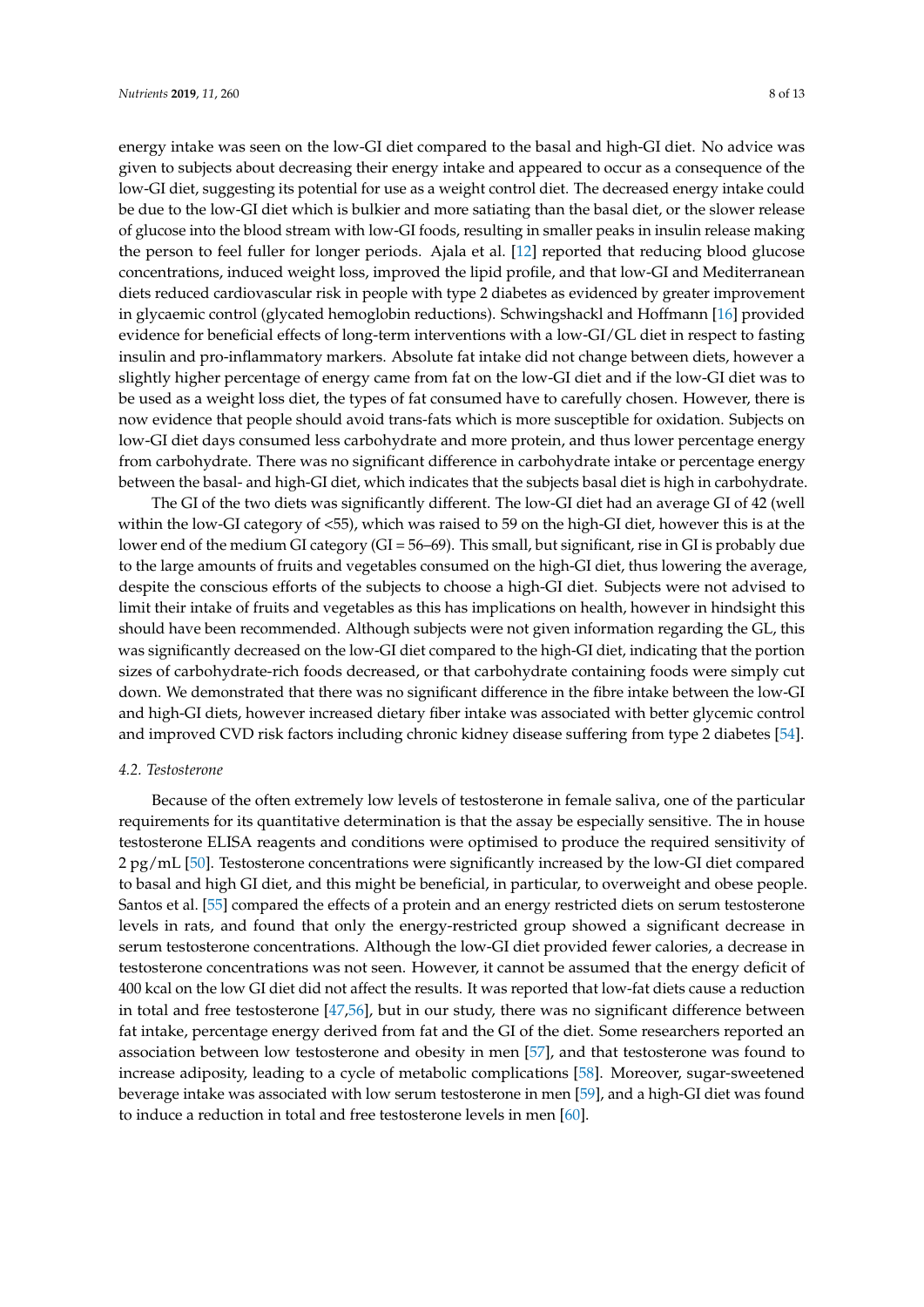#### *4.3. Cortisol*

The actions of cortisol on carbohydrate, protein and fat metabolism are well known, however the effects of these macronutrients on cortisol production is less well understood. Stimson et al. [\[61\]](#page-12-5) found no differences in plasma cortisol between high carbohydrate meals with a high GI or low GI and changes in cortisol concentrations usually occur slowly over a period of few days. However, our study showed an increase in cortisol levels after the high-GI diet compared to the basal- or low-GI diet. There are many variables that influence cortisol production, including stress, diet and feeding times, sleep pattern and light-dark exposure, however cortisol levels are mostly influenced by stress, whether it is physical, such as illness, or psychological, such as anxiety [\[31](#page-10-9)[,62\]](#page-12-6).

Venkatraman et al. [\[63\]](#page-12-7) reported that plasma cortisol levels were elevated on a 40% fat diet and post endurance exercise. Repeated elevation of cortisol can lead to weight gain via visceral fat storage [\[64,](#page-12-8)[65\]](#page-12-9), and reducing the glycaemic impact (GI and GL) of the diet was found to restore hormone balance and maintenance of a healthy weight [\[66\]](#page-12-10), particularly, for women with polycystic ovary syndrome [\[23\]](#page-10-2). High visceral fat mass is now widely accepted to be a risk factor for the development of cardiometabolic diseases, and low testosterone levels could also be important [\[67\]](#page-12-11). In addition, 11β-HSD1 (the enzyme responsible for activating cortisone to cortisol) was found to be selectively elevated in adipose tissue where it contributes to metabolic complications [\[68\]](#page-12-12).

#### *4.4. Limitations of Study*

There were several limitations of the present study. Food combinations most likely would have affected the GI; a lower GI food eaten with a higher GI food lowers the overall GI, and high fat foods usually have a lower GI than expected. Another limitation was the great inter-subject variation in the GI of foods and day-to-day variation of the glycemic response in subjects. Due to the exploratory nature this was a short-term study involving a small number of participants, with the dietary intervention periods limited to 3 days, which was perhaps not long enough to see the full extent of their effects on hormone concentrations. Moreover, accurately recording food intake is inherently difficult as perceptions of portions differ between individuals, and people tend to lie about what they have eaten or modify their eating habits when having to record food intake. Participants noted that it was difficult to adhere to the low-GI diet as many products habitually eaten have a high GI. This observation was confirmed by the fact that the GI of the basal diet was closer to the GI of the high-GI diet than the low-GI diet. Comprehensive lists of GI values may have aided compliance yet subjects also found it difficult to estimate the GI of some products that were eaten frequently in hidden foods e.g., sauces.

#### *4.5. Conclusions*

The take-home message from this exploratory short-term and small study is that lowering the GI and GL of the diet may produce better health in lowering the energy intake, and in particular, sugar intake. Modulating the levels of testosterone and the stress hormone, cortisol, might be of benefit to mood and well being. Longer-term studies are needed to enable the observed changes to be detected on a large scale and thus recommendation to check the GI of the diet would then be justified. However, if the GI of diet is to be followed by many people in this country, better labelling and more GI testing of foods are required which may prove to be costly and time consuming.

**Author Contributions:** Conceptualization, E.A.S.A.-D.; Formal analysis, S.A.; Methodology, C.T.; Supervision, E.A.S.A.-D.; Writing—original draft, S.A.; Writing—review and editing, E.A.S.A.-D. and C.T.

**Funding:** This research received no external funding.

**Acknowledgments:** The authors are pleased to thank all participants and the cooperation of Queen Margaret University and Edinburgh University, Edinburgh, Scotland.

**Conflicts of Interest:** Authors declare no competing interests.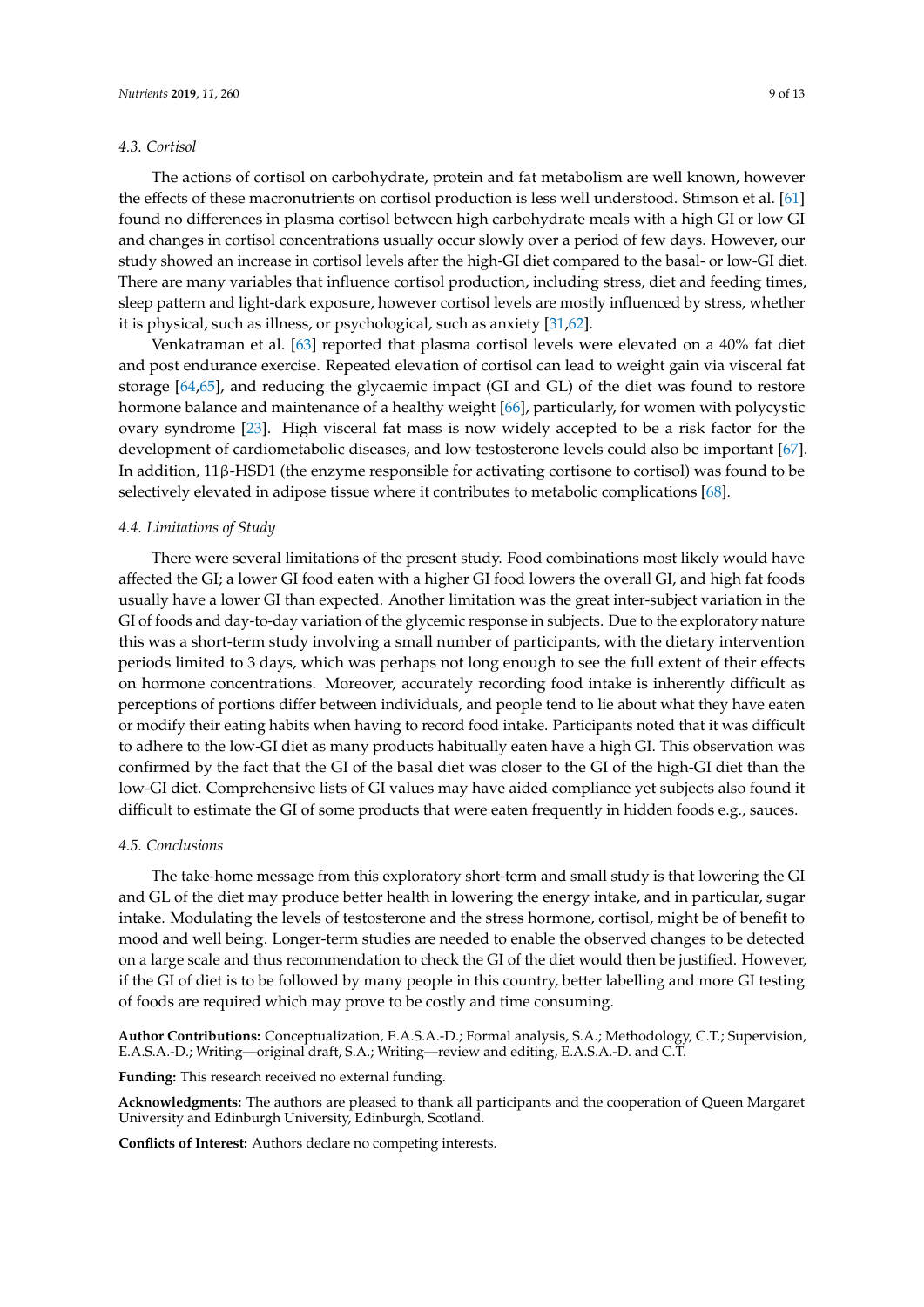#### **Abbreviations**

| <b>ACTH</b>  | adrenocorticotropic hormone                 |
|--------------|---------------------------------------------|
| BMI          | body mass index                             |
| <b>CBG</b>   | corticosteroid-binding globulin             |
| <b>CVD</b>   | cardiovascular disease                      |
| <b>DHEA</b>  | dehydroepiandrosterone sulphate             |
| <b>ELISA</b> | enzyme linked immuno-sorbent assay          |
| GC           | glucocorticoids                             |
| GI           | glycaemic index                             |
| GL.          | glycaemic load                              |
| <b>SHBG</b>  | sex hormone binding globulin                |
| <b>SPSS</b>  | Statistical Package for the Social Sciences |
|              |                                             |

#### **References**

- <span id="page-9-0"></span>1. Jenkinsm, D.J.A.; Wolever, T.M.S.; Taylor, R.H.; Barker, H.; Fielden, H.; Baldwin, J.M.; Bowling, A.C.; Newman, H.C.; Jenkins, A.L.; Goff, D.V. Glycemic index of foods: A physiological basis for carbohydrate exchange. *Am. J. Clin. Nutr.* **1981**, *34*, 362–366. [\[CrossRef\]](http://dx.doi.org/10.1093/ajcn/34.3.362) [\[PubMed\]](http://www.ncbi.nlm.nih.gov/pubmed/6259925)
- <span id="page-9-1"></span>2. Gallop, R. *The Gi Diet*; Virgin: London, UK, 2005.
- 3. Holford, P. *The Holford Diet*; Piatkus: London, UK, 2005.
- <span id="page-9-2"></span>4. Juanola-Falgarona, M.; Salas-Salvadó, J.; Ibarrola-Jurado, N.; Rabassa-Soler, A.; Díaz-López, A.; Guasch-Ferré, M.; Hernández-Alonso, P.; Balanza, R.; Bulló, M. Effect of the glycemic index of the diet on weight loss, modulation of satiety, inflammation, and other metabolic risk factors: A randomized controlled trial. *Am. J. Clin. Nutr.* **2014**, *100*, 27–35. [\[CrossRef\]](http://dx.doi.org/10.3945/ajcn.113.081216) [\[PubMed\]](http://www.ncbi.nlm.nih.gov/pubmed/24787494)
- <span id="page-9-3"></span>5. Sloth, B.; Krog-Mikkelsen, I.; Flint, A.; Tetens, I.; Björck, I.; Vinoy, S.; Elmståhl, H.; Astrup, A.; Lang, V.; Raben, A. No difference in body weight decrease between a low-glycemic-index and a high-glycemic-index diet but reduced LDL cholesterol after 10-wk ad libitum intake of the low-glycemic-index diet. *Am. J. Clin. Nutr.* **2004**, *80*, 337–347. [\[CrossRef\]](http://dx.doi.org/10.1093/ajcn/80.2.337) [\[PubMed\]](http://www.ncbi.nlm.nih.gov/pubmed/15277154)
- <span id="page-9-4"></span>6. Sun, F.H.; Li, C.; Zhang, Y.J.; Wong, S.H.; Wang, L. Effect of Glycemic Index of Breakfast on Energy Intake at Subsequent Meal among Healthy People: A Meta-Analysis. *Nutrients* **2016**, *8*, 37. [\[CrossRef\]](http://dx.doi.org/10.3390/nu8010037) [\[PubMed\]](http://www.ncbi.nlm.nih.gov/pubmed/26742058)
- <span id="page-9-5"></span>7. Foster-Powell, K.; Holt, S.H.; Brand-Miller, J.C. International table of glycemic index and glycemic load values. *Am. J. Nutr.* **2002**, *76*, 5–56. [\[CrossRef\]](http://dx.doi.org/10.1093/ajcn/76.1.5) [\[PubMed\]](http://www.ncbi.nlm.nih.gov/pubmed/12081815)
- <span id="page-9-6"></span>8. Theobald, H.E. Glycaemic index: what's the story? *Br. Nutr. Found. Nutr. Bull.* **2004**, *29*, 291–294. [\[CrossRef\]](http://dx.doi.org/10.1111/j.1467-3010.2004.00452.x)
- <span id="page-9-7"></span>9. Landon, S. Modern diets converging: The move to low GI/GR diets. *Nutr. Food Sci.* **2005**, *35*, 320–323. [\[CrossRef\]](http://dx.doi.org/10.1108/00346650510625511)
- <span id="page-9-8"></span>10. Willett, W.; Manson, J.; Liu, S. Glycemic index, glycemic load, and risk of type 2 diabetes. *Am. J. Clin. Nutr.* **2002**, *76*, 274S–280S. [\[CrossRef\]](http://dx.doi.org/10.1093/ajcn/76.1.274S) [\[PubMed\]](http://www.ncbi.nlm.nih.gov/pubmed/12081851)
- 11. Fontvieille, A.M.; Rizkalla, S.W.; Penfornis, A.; Acosta, M.; Bornet, F.R.; Slama, G. The use of low glycaemic index foods improves metabolic control of diabetic patients over five weeks. *Diabet. Med.* **1992**, *9*, 444–450. [\[CrossRef\]](http://dx.doi.org/10.1111/j.1464-5491.1992.tb01815.x) [\[PubMed\]](http://www.ncbi.nlm.nih.gov/pubmed/1611832)
- <span id="page-9-11"></span>12. Ajala, O.; English, P.; Pinkney, J. Systematic review and meta-analysis of different dietary approaches to the management of type 2 diabetes. *Am. J. Clin. Nutr.* **2013**, *97*, 505–516. [\[CrossRef\]](http://dx.doi.org/10.3945/ajcn.112.042457) [\[PubMed\]](http://www.ncbi.nlm.nih.gov/pubmed/23364002)
- <span id="page-9-9"></span>13. Visek, J.; Lacigova, S.; Cechurova, D.; Rusavy, Z. Comparison of a low-glycemic index vs standard diabetic diet. *Biomed. Pap.* **2014**, *158*, 112–116. [\[CrossRef\]](http://dx.doi.org/10.5507/bp.2012.103) [\[PubMed\]](http://www.ncbi.nlm.nih.gov/pubmed/23235718)
- <span id="page-9-10"></span>14. de Assis Costa, J.; de Cássia Gonçalves Alfenas, R. The consumption of low glycemic meals reduces abdominal obesity in subjects with excess body weight. *Nutr. Hosp.* **2012**, *27*, 1178–1183. [\[CrossRef\]](http://dx.doi.org/10.3305/nh.2012.27.4.5845) [\[PubMed\]](http://www.ncbi.nlm.nih.gov/pubmed/23165560)
- 15. Buscemi, S.; Cosentino, L.; Rosafio, G.; Morgana, M.; Mattina, A.; Sprini, D.; Verga, S.; Rini, G.B. Effects of hypocaloric diets with different glycemic indexes on endothelial function and glycemic variability in overweight and in obese adult patients at increased cardiovascular risk. *Clin. Nutr.* **2013**, *32*, 346–352. [\[CrossRef\]](http://dx.doi.org/10.1016/j.clnu.2012.10.006) [\[PubMed\]](http://www.ncbi.nlm.nih.gov/pubmed/23111004)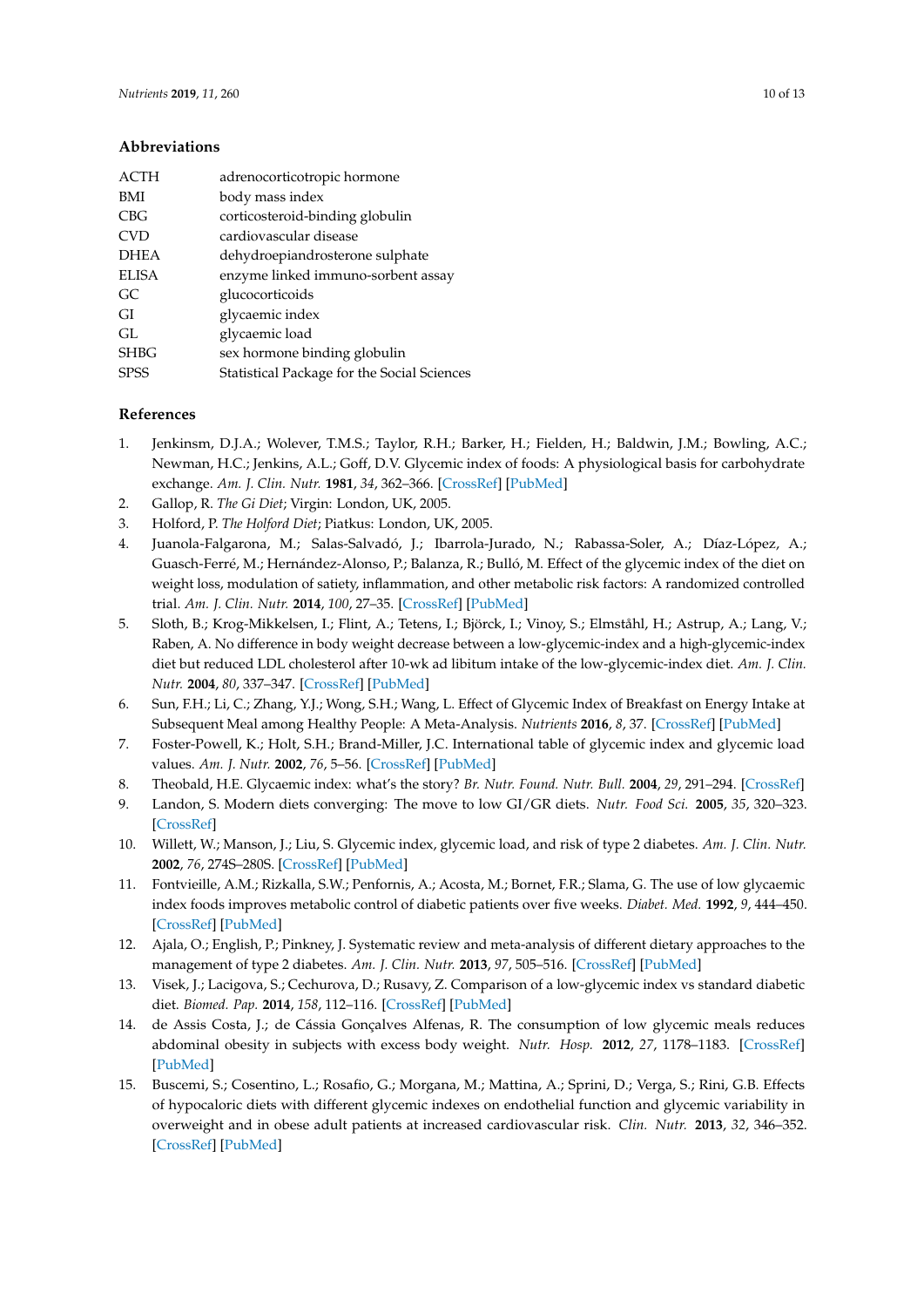- <span id="page-10-13"></span>16. Schwingshackl, L.; Hoffmann, G. Long-term effects of low glycemic index/load vs. high glycemic index/load diets on parameters of obesity and obesity-associated risks: A systematic review and meta-analysis. *Nutr. Metab. Cardiovasc. Dis.* **2013**, *23*, 699–706. [\[CrossRef\]](http://dx.doi.org/10.1016/j.numecd.2013.04.008) [\[PubMed\]](http://www.ncbi.nlm.nih.gov/pubmed/23786819)
- <span id="page-10-3"></span>17. Jenkins, D.J.; Kendall, C.W.; Vuksan, V.; Faulkner, D.; Augustin, L.S.; Mitchell, S.; Ireland, C.; Srichaikul, K.; Mirrahimi, A.; Chiavaroli, L.; et al. Effect of lowering the glycemic load with canola oil on glycemic control and cardiovascular risk factors: A randomized controlled trial. *Diabetes Care* **2014**, *37*, 806–814. [\[CrossRef\]](http://dx.doi.org/10.2337/dc13-2990) [\[PubMed\]](http://www.ncbi.nlm.nih.gov/pubmed/24929428)
- 18. Feliciano Pereira, P.; das Graças de Almeida, C.; Alfenas Rde, C. Glycemic index role on visceral obesity, subclinical inflammation and associated chronic diseases. *Nutr. Hosp.* **2014**, *30*, 237–243. [\[CrossRef\]](http://dx.doi.org/10.3305/nh.2014.30.2.7506) [\[PubMed\]](http://www.ncbi.nlm.nih.gov/pubmed/25208774)
- 19. Pereira, E.V.; Costa Jde, A.; Alfenas Rde, C. Effect of glycemic index on obesity control. *Arch. Endocrinol. Metab.* **2015**, *59*, 245–251. [\[CrossRef\]](http://dx.doi.org/10.1590/2359-3997000000045) [\[PubMed\]](http://www.ncbi.nlm.nih.gov/pubmed/26154093)
- 20. Al-Mssallem, M. The Glycaemic Index of Foods as a Tool to Tackle Obesity among Saudi Females. *EC Nutr.* **2016**, *4*, 878–884.
- <span id="page-10-0"></span>21. Chiavaroli, L.; Kendall, C.W.; Braunstein, C.R.; Mejia, S.B.; Leiter, L.A.; Jenkins, D.J.; Sievenpiper, J.L. Effect of pasta in the context of low-glycaemic index dietary patterns on body weight and markers of adiposity: A systematic review and meta-analysis of randomised controlled trials in adults. *BMJ Open* **2018**, *8*, e019438. [\[CrossRef\]](http://dx.doi.org/10.1136/bmjopen-2017-019438) [\[PubMed\]](http://www.ncbi.nlm.nih.gov/pubmed/29615407)
- <span id="page-10-1"></span>22. Yding-Andersen, C. Possible new mechanism of cortisol action in female reproductive organs: Physiological implications of the free hormone hypothesis. *J. Endocrinol.* **2002**, *173*, 211–217. [\[CrossRef\]](http://dx.doi.org/10.1677/joe.0.1730211)
- <span id="page-10-2"></span>23. Marsh, K.; Brand-Miller, J. The optimal diet for women with polycystic ovary syndrome? *Br. J. Nutr.* **2005**, *94*, 154–165. [\[CrossRef\]](http://dx.doi.org/10.1079/BJN20051475) [\[PubMed\]](http://www.ncbi.nlm.nih.gov/pubmed/16115348)
- <span id="page-10-4"></span>24. Jenkins, D.J.; Wolever, T.M.S.; Kalmusky, J.; Giudici, S.; Giordano, C.; Wong, G.S.; Bird, J.N.; Patten, R.; Hall, M.; Buckley, G.; et al. Low glycemic food in the management of hyperlipidaemia. *Am. J. Clin. Nutr.* **1985**, *42*, 604–617. [\[CrossRef\]](http://dx.doi.org/10.1093/ajcn/42.4.604) [\[PubMed\]](http://www.ncbi.nlm.nih.gov/pubmed/2996324)
- 25. Shikany, J.M.; Phadke, R.P.; Redden, D.T.; Gower, B.A. Effects of low- and high-glycemic index/glycemic load diets on coronary heart disease risk factors in overweight/obese men. *Metabolism* **2009**, *58*, 1793–1801. [\[CrossRef\]](http://dx.doi.org/10.1016/j.metabol.2009.06.006) [\[PubMed\]](http://www.ncbi.nlm.nih.gov/pubmed/19631353)
- <span id="page-10-5"></span>26. Kristo, A.S.; Matthan, N.R.; Lichtenstein, A.H. Effect of diets differing in glycemic index and glycemic load on cardiovascular risk factors: Review of randomized controlled-feeding trials. *Nutrients* **2013**, *5*, 1071–1080. [\[CrossRef\]](http://dx.doi.org/10.3390/nu5041071) [\[PubMed\]](http://www.ncbi.nlm.nih.gov/pubmed/23538939)
- <span id="page-10-6"></span>27. Augustin, L.S.; Galeone, C.; Dal Mason, L.; Pelucchi, C.; Ramazzotti, R.; Negri, E.; Franceschi, S.; La Vecchia, C. Glycemic index, glycemic load and risk of prostate cancer. *Int. J. Cancer* **2004**, *112*, 446–450. [\[CrossRef\]](http://dx.doi.org/10.1002/ijc.20416) [\[PubMed\]](http://www.ncbi.nlm.nih.gov/pubmed/15382070)
- 28. Silvera, S.A.; Jain, M.; Howe, G.R.; Miller, A.B.; Rohan, T.E. Dietary carbohydrates and breast cancer risk: A prospective study of the roles of overall glycemic index and glycemic load. *Int. J. Cancer* **2005**, *114*, 653–658. [\[CrossRef\]](http://dx.doi.org/10.1002/ijc.20796) [\[PubMed\]](http://www.ncbi.nlm.nih.gov/pubmed/15609324)
- <span id="page-10-7"></span>29. Franceschi, S.; Dal Maso, L.; Augustin, L.; Negri, E.; Parpinel, M.; Boyle, P.; Jenkins, D. Dietary glycemic load and colorectal cancer risk. *Ann. Oncol.* **2001**, *12*, 73–78. [\[CrossRef\]](http://dx.doi.org/10.1023/A:1008304128577)
- <span id="page-10-8"></span>30. Wyrwoll, C.S.; Holmes, M.C.; Seckl, J.R. 11beta-hydroxysteroid dehydrogenases and the brain: From zero to hero, a decade of progress. *Front. Neuroendocrinol.* **2011**, *32*, 265–286. [\[CrossRef\]](http://dx.doi.org/10.1016/j.yfrne.2010.12.001)
- <span id="page-10-9"></span>31. Carroll, T.B.; David, C.; Aron, D.C.; James, W.; Findling, J.M.; Blake Tyrrell, B. Glucocorticoids and Adrenal Androgens. In *Greenspan's Basic & Clinical Endocrinology*, 9th ed.; Gardner, D.G., Shoback, D.M., Eds.; McGraw-Hill Medical: New York, NY, USA, 2011; Chapter 9; ISBN 10: 0071622438.
- <span id="page-10-10"></span>32. Phillips, D.I.W.; Barker, D.J.P.; Fall, C.H.D.; Seckl, J.R.; Whorwood, C.B.; Wood, P.J.; Walker, B.R. Elevated plasma cortisol concentrations: A link between low birth weight and the insulin resistance syndrome. *J. Clin. Endocrinol. Metab.* **1998**, *83*, 757–760.
- <span id="page-10-11"></span>33. Makhsida, N.; Shah, J.; Yan, G.; Fisch, H.; Shabsigh, R. Hypogonadism and metabolic syndrome: Implications for testosterone therapy. *J. Urol.* **2005**, *174*, 827–834. [\[CrossRef\]](http://dx.doi.org/10.1097/01.ju.0000169490.78443.59)
- <span id="page-10-12"></span>34. Ebbeling, C.B.; Leidig, M.M.; Sinclair, K.B.; Seger-Shippee, L.G.; Feldman, H.A.; Ludwig, D.S. Effects of an ad libitum low-glycemic load diet on cardiovascular disease risk factors in obese young adults. *Am. J. Clin. Nutr.* **2005**, *81*, 976–982. [\[CrossRef\]](http://dx.doi.org/10.1093/ajcn/81.5.976) [\[PubMed\]](http://www.ncbi.nlm.nih.gov/pubmed/15883418)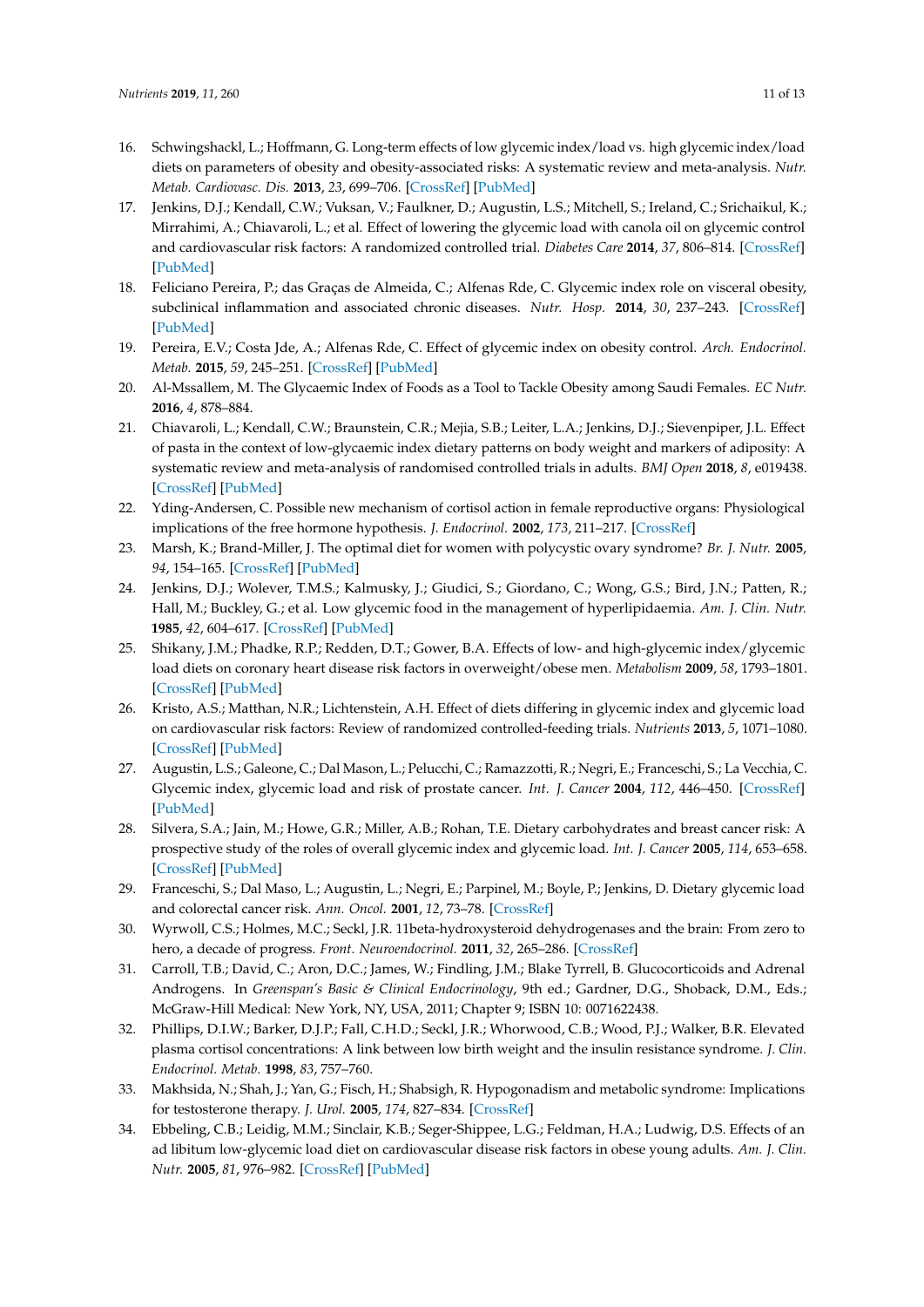- <span id="page-11-0"></span>35. Gleeson, M.; Nieman, D.C.; Pedersen, B.K. Exercise, nutrition and immune function. *J. Sports Sci.* **2004**, *22*, 115–125. [\[CrossRef\]](http://dx.doi.org/10.1080/0264041031000140590) [\[PubMed\]](http://www.ncbi.nlm.nih.gov/pubmed/14971437)
- <span id="page-11-1"></span>36. Markus, R.; Panhuysen, G.; Tuiten, A. Koppeschaar, H. Effects of food on cortisol and mood in vulnerable subjects under controllable and uncontrollable stress. *Physiol. Behav.* **2000**, *70*, 333–342. [\[CrossRef\]](http://dx.doi.org/10.1016/S0031-9384(00)00265-1)
- <span id="page-11-2"></span>37. Spratt, D.I.; Longcope, C.; Cox, P.M.; Bigos, S.T.; Wilbur-Welling, C. Differential changes in serum concentrations of androgens and estrogens (in relation to cortisol) in post menopausal women with acute illness. *J. Clin. Endocrinol. Metab.* **1993**, *76*, 1542–1547. [\[PubMed\]](http://www.ncbi.nlm.nih.gov/pubmed/8501162)
- <span id="page-11-3"></span>38. Laycock, J.F.; Wise, P.H. *Essential Endocrinology*; Oxford University Press: Oxford, UK, 1996; ISBN 10: 0192624725.
- <span id="page-11-4"></span>39. Braunstein, G.D. Management of female sexual dysfunction in postmenopausal women by testosterone administration: Safety issues and controversies. *J. Sex Med.* **2007**, *4*, 859–866. [\[CrossRef\]](http://dx.doi.org/10.1111/j.1743-6109.2007.00516.x) [\[PubMed\]](http://www.ncbi.nlm.nih.gov/pubmed/17627735)
- <span id="page-11-5"></span>40. Luetjens, C.M.; Weinbauer, G.F. Chapter 2: Testosterone: Biosynthesis, transport, metabolism and (non-genomic) actions. In *Testosterone: Action, Deficiency, Substitution*, 4th ed.; Nieschlag, E., Behre, H.M., Nieschlag, S., Eds.; Cambridge University Press: Cambridge, UK, 2012; pp. 15–32. ISBN 978-1-107-01290-5.
- 41. Melmed, S.; Polonsky, K.S.; Larsen, P.R.; Kronenberg, H.M. *Williams Textbook of Endocrinology*; Elsevier: New York, NY, USA, 2015; ISBN 978-0-323-29738-7.
- 42. Abu, E.O.; Horner, A.; Triffitt, J.T.; Compston, J.E. The localization of androgen receptors in human bone. *J. Clin. Endocrinol. Metab.* **1997**, *82*, 3493–3497. [\[CrossRef\]](http://dx.doi.org/10.1210/jcem.82.10.4319) [\[PubMed\]](http://www.ncbi.nlm.nih.gov/pubmed/9329391)
- <span id="page-11-7"></span><span id="page-11-6"></span>43. Gasperino, J. Androgenic regulation of bone mass in women. *Clin. Orthop. Relat. Res.* **1995**, *311*, 278–286.
- 44. Shifren, J.L.; Braunstein, G.D.; Simon, J.A.; Casson, P.R.; Buster, J.E.; Redmond, G.P.; Burki, R.E.; Ginsburg, E.S.; Rosen, R.C.; Leiblum, S.R.; et al. Transdermal testosterone treatment in women with impaired sexual function after oophorectomy. *N. Engl. J. Med.* **2000**, *343*, 682–688. [\[CrossRef\]](http://dx.doi.org/10.1056/NEJM200009073431002)
- <span id="page-11-8"></span>45. Blackman, M.R. Growth hormone and sex steroid administration in healthy aged women and men. *J. Am. Med. Assoc.* **2002**, *288*, 2282–2292. [\[CrossRef\]](http://dx.doi.org/10.1001/jama.288.18.2282)
- <span id="page-11-9"></span>46. Tchernof, A. Sex hormone binding globulins in middle aged premenopausal women. *Diabetes Care* **1999**, *22*, 1875–1881. [\[CrossRef\]](http://dx.doi.org/10.2337/diacare.22.11.1875)
- <span id="page-11-10"></span>47. Labrie, F.; Luu-The, V.; Labrie, C.; Belanger, A.; Simard, J.; Lin, S.; Pelletier, G. Endocrine and intracrine sources of androgens in women: Inhibition of breast cancer and other roles of androgens and their precursor dehydroepiandrosterone. *Endocr. Rev.* **2003**, *24*, 152–182. [\[CrossRef\]](http://dx.doi.org/10.1210/er.2001-0031) [\[PubMed\]](http://www.ncbi.nlm.nih.gov/pubmed/12700178)
- <span id="page-11-11"></span>48. Deska Pagana, K.; Pagana, T.J.; Pagana, T.N. *Mosby's Diagnostic and Laboratory Test Reference-E-Book*; Elsevier: New York, NY, USA, 2014; ISBN 978-0-323-22592-2.
- <span id="page-11-12"></span>49. Hofman, L.F. Innovative non- or minimally-invasive technologies for monitoring health and nutritional status in mothers and young children. *J. Nutr.* **2001**, *131*, 1621S–1625S. [\[CrossRef\]](http://dx.doi.org/10.1093/jn/131.5.1621S) [\[PubMed\]](http://www.ncbi.nlm.nih.gov/pubmed/11340128)
- <span id="page-11-13"></span>50. Al-Dujaili, E.A.S.; Sharp, M.A. *Female Salivary Testosterone: Measurement, Challenges and Applications, Steroids-From Physiology to Clinical Medicine*; Ostojic, S.M., Ed.; IntechOpen Ltd.: London, UK, 2012; ISBN 978-953-51-0857-3. Available online: [http://www.intechopen.com/books/steroids-from-physiology](http://www.intechopen.com/books/steroids-from-physiology-to-clinical-medicine/female-salivary-testosterone-measurement-challenges-and-applications)[to-clinical-medicine/female-salivary-testosterone-measurement-challenges-and-applications](http://www.intechopen.com/books/steroids-from-physiology-to-clinical-medicine/female-salivary-testosterone-measurement-challenges-and-applications) (accessed on 21 September 2018).
- <span id="page-11-14"></span>51. Food Standards Agency. *Food Portion Sizes*; HMSO: London, UK, 2008.
- <span id="page-11-15"></span>52. Al-Dujaili, E.A.S. Development and validation of a Simple and Direct ELISA method for the determination of conjugated (glucuronide) and non-conjugated Testosterone excretion in urine. *Clin. Chim. Acta* **2006**, *364*, 172–179. [\[CrossRef\]](http://dx.doi.org/10.1016/j.cccn.2005.06.019) [\[PubMed\]](http://www.ncbi.nlm.nih.gov/pubmed/16098502)
- <span id="page-11-16"></span>53. Al-Dujaili, E.A.S.; Baghdadi, H.H.S.; Howie, F.; Mason, J.I. Validation and application of a highly specific and sensitive ELISA for the estimation of cortisone in saliva, urine and in vitro cell-culture media by using a novel antibody. *Steroids* **2012**, *77*, 703–709. [\[CrossRef\]](http://dx.doi.org/10.1016/j.steroids.2012.03.001) [\[PubMed\]](http://www.ncbi.nlm.nih.gov/pubmed/22429925)
- <span id="page-11-17"></span>54. Fujii, H.; Iwase, M.; Ohkuma, T.; Ogata-Kaizu, S.; Ide, H.; Kikuchi, Y.; Idewaki, Y.; Joudai, T.; Hirakawa, Y.; Uchida, K.; et al. Impact of dietary fiber intake on glycemic control, cardiovascular risk factors and chronic kidney disease in Japanese patients with type 2 diabetes mellitus: The Fukuoka Diabetes Registry. *Nutr. J.* **2013**, *12*, 159. [\[CrossRef\]](http://dx.doi.org/10.1186/1475-2891-12-159) [\[PubMed\]](http://www.ncbi.nlm.nih.gov/pubmed/24330576)
- <span id="page-11-18"></span>55. de Souza Santos, A.M.; Ferraz, M.R.; Teixeira, C.V.; Sampaio, F.J.B.; da Fonte Ramos, C. Effects of undernutrition on serum and testicular testosterone levels and sexual function in adult rats. *Horm. Metab. Res.* **2004**, *36*, 27–33.